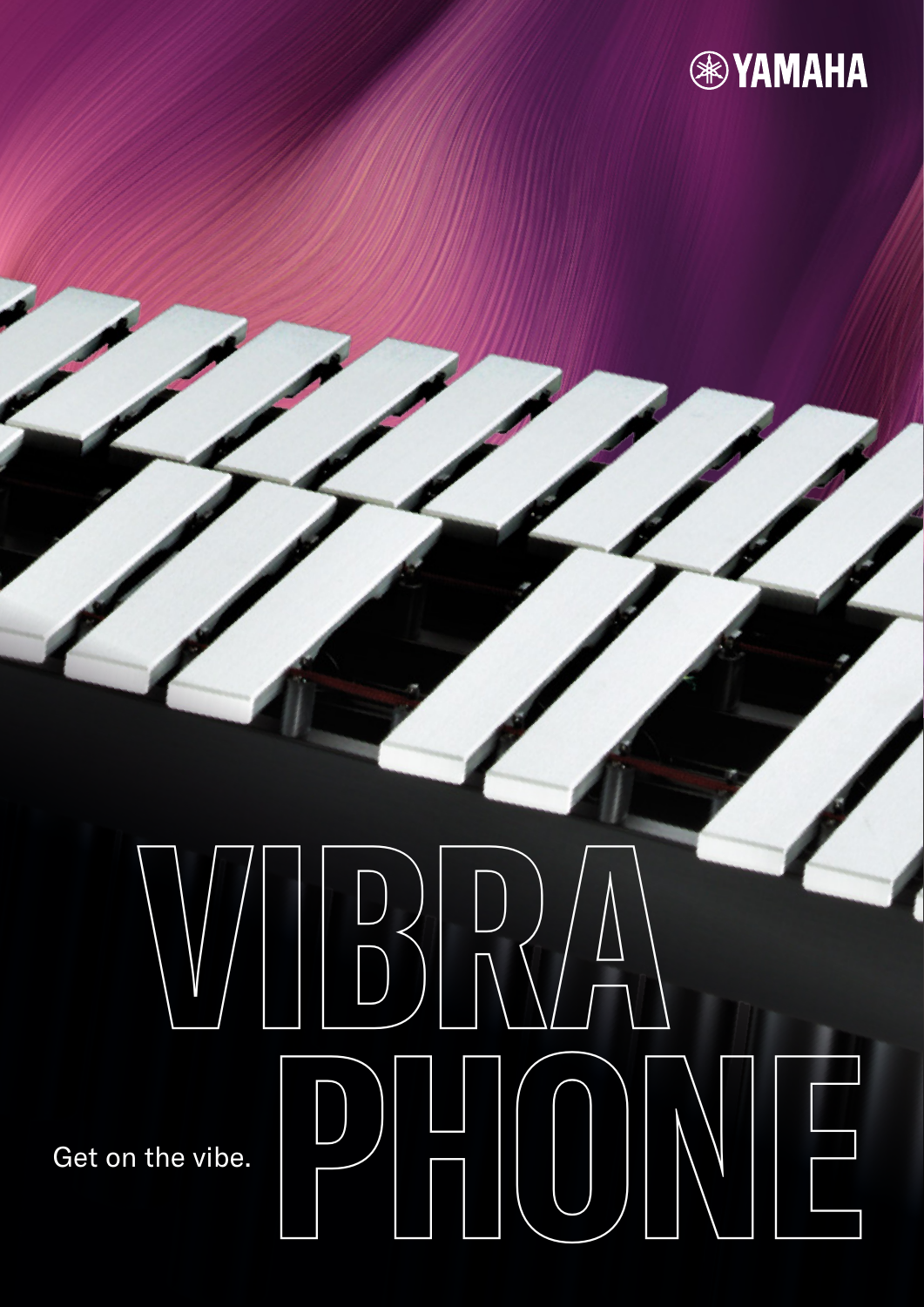Designed to support new players in the best possible way, the new YV-2030MS from Yamaha benefits from professional specifications such as gas spring height adjustment, a parallel damper action and a

new bar material for a warmer sound. In combination, these elements offer superb playability and support players as they progress.

# **TECHNICAL SPECIFICATIONS AND DESIGN INNOVATIONS.**

66 cm

## **Gas Spring Height Adjustment**

The new gas spring height adjustment system gives the player the most direct and easy height adjustment ever possible on a mallet instrument.

Pulling up the lever on the left and right leg raises the height away from the floor, while pressing the instrument strongly from above while pulling up the lever lowers it toward the floor. When you release the lever, the instrument height is fixed at that height.

Range: 66 cm – 85 cm



## **Vibration-damping Rubber Joints Below Side Frame**

Flexible design allows the player to adjust each side of the instrument separately. The vibration dampener reduces the amount of floor noise when played.



Flexible Disc Vibration Damper

# **Parallel Damper Action**

85 cm

The new parallel damper action offers smooth dampening options. Naturals and accidentals are dampened and released simultaneously.



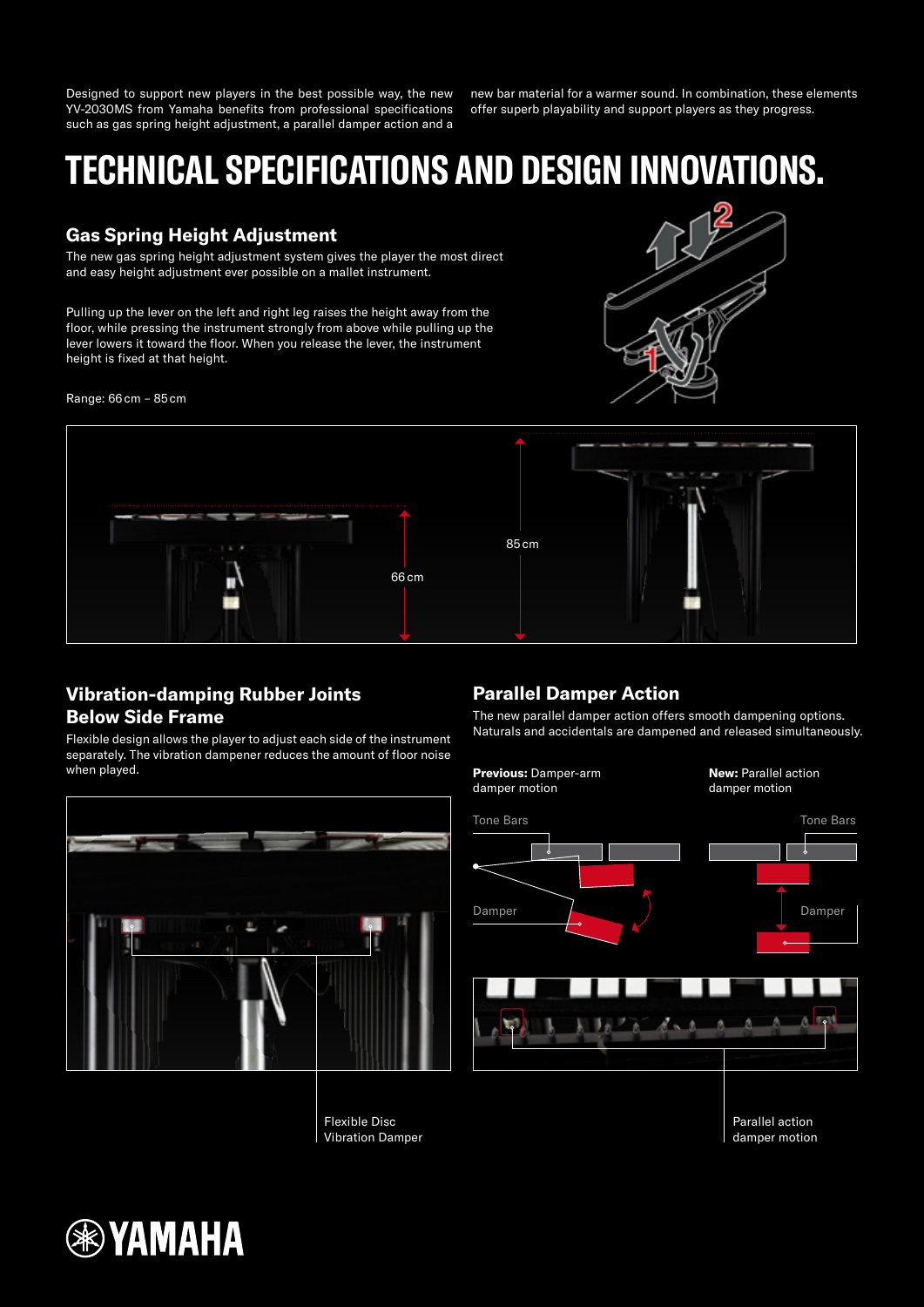#### **Damper Belt with Buckle**

With the addition of the belt dampening link it's now easy and safe to adjust the instrument's height and it also gives players a smooth damper feeling allowing for damper effects.





High quality POM plastic buckles were tested 10.000 x without any reduction in grip or general functionality. High density polyester twill woven belt. Bent metal rods and worn-out screw threads are history.



#### **Sound Bar Material**

The YV-2030MS utilises the same high-quality aluminium alloy which is also used for Yamaha's Celestas. The material produces a soft and warm tone that blends beautifully into ensembles. Range: F33 – F69 (f-f3)



#### **Large stoppable casters**

Enlarged casters for improved manoeuvrability. The two casters at the player's position have a brake function.